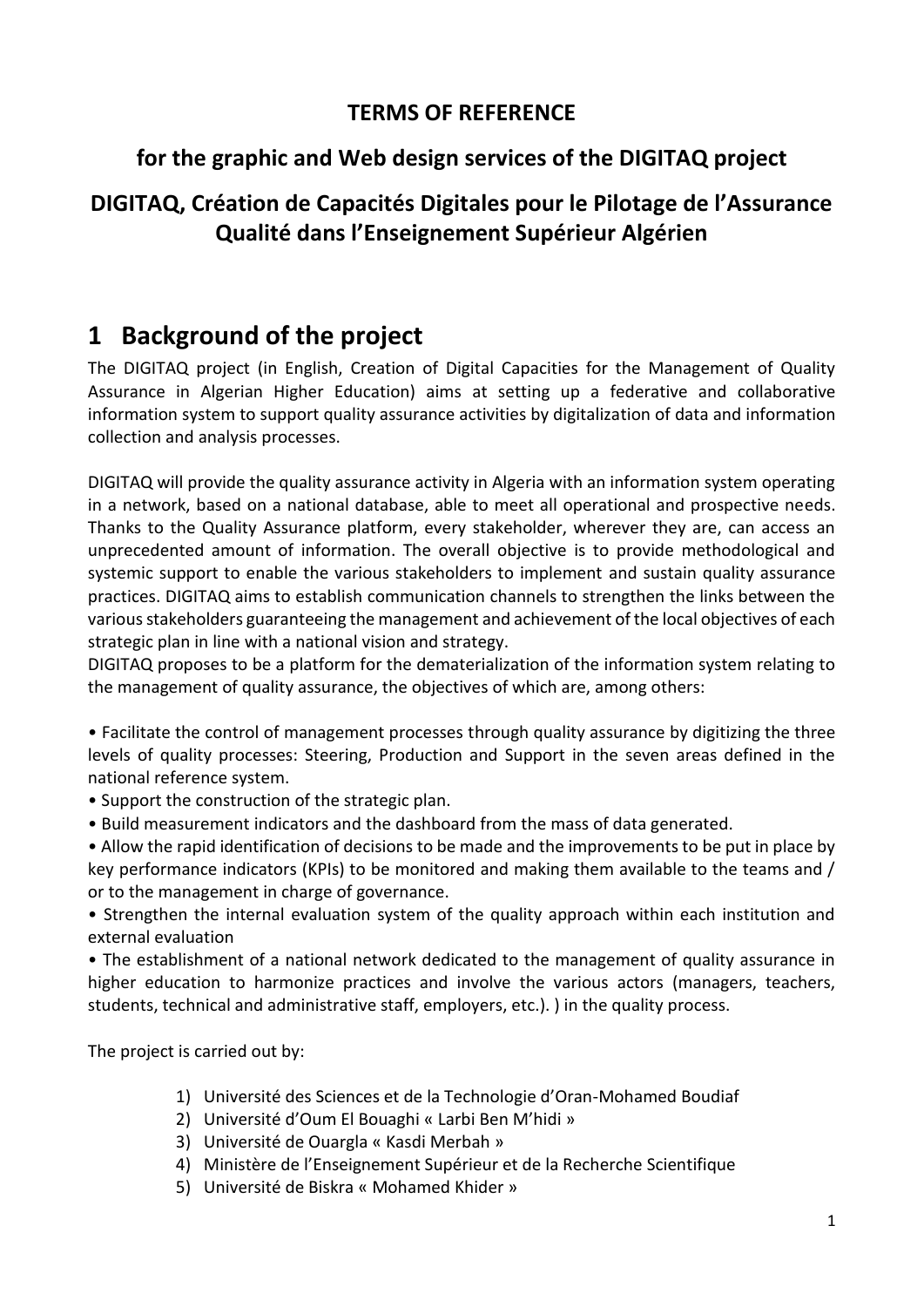## **for the graphic and Web design services of the DIGITAQ project**

## **DIGITAQ, Création de Capacités Digitales pour le Pilotage de l'Assurance Qualité dans l'Enseignement Supérieur Algérien**

- 6) Université de Setif 2 « Mohamed Lamine Debaghine »
- 7) Université de Bejaïa « Abderrahmane Mira »
- 8) Université de Mascara « Mustapha Stambouli »
- 9) Université du 8 mai 1945 de Guelma
- 10) Université Alger 1 « Benyoucef Benkhedda »
- 11) Université Lumière Lyon 2 (France)
- 12) Union des Universités Méditerranée (Italie)
- 13) Université Nova de Lisbonne (Portugal)
- 14) Mouvement Français pour la Qualité Rhône-Alpes (France)
- 15) Université de Liège (Belgique)

Project number: 617768-EPP-1-2020-1-DZ-EPPKA2-CBHE-SP

# **2 Main tasks of the service**

The service includes the following tasks:

#### **2.1 Project visual identity and branding**

- Design of the logo of the project
- Project style and branding guidelines for digital and print materials, following the project style and branding guidelines
- Digital template for public documents (events' reports, press releases, events agenda, etc.)

## **2.2 Project website**

The domain name is: [www.digitaq.eu.](http://www.digitaq.eu/) The website should incorporate the project logo that has to be also conceived and designed.

DIGITAQ website will serve several functions:

- Diffuse information about International Cooperation Erasmus+ project entitled **DIGITAQ, Création de Capacités Digitales pour le Pilotage de l'Assurance Qualité dans l'Enseignement Supérieur Algérien ".** The production of a website is an integral part of the project and key to the dissemination strategy. It should reach a wide audience on an international scale giving visitors details on the project in general, activities carried out during the project lifetime, the partnership and project results. It should have an integrated statistics tool to track the geographic location of visitors, number of connections per month, etc.
- It will serve as an intranet for the project partnership, which allows for the sharing of documents between the 15 project partners.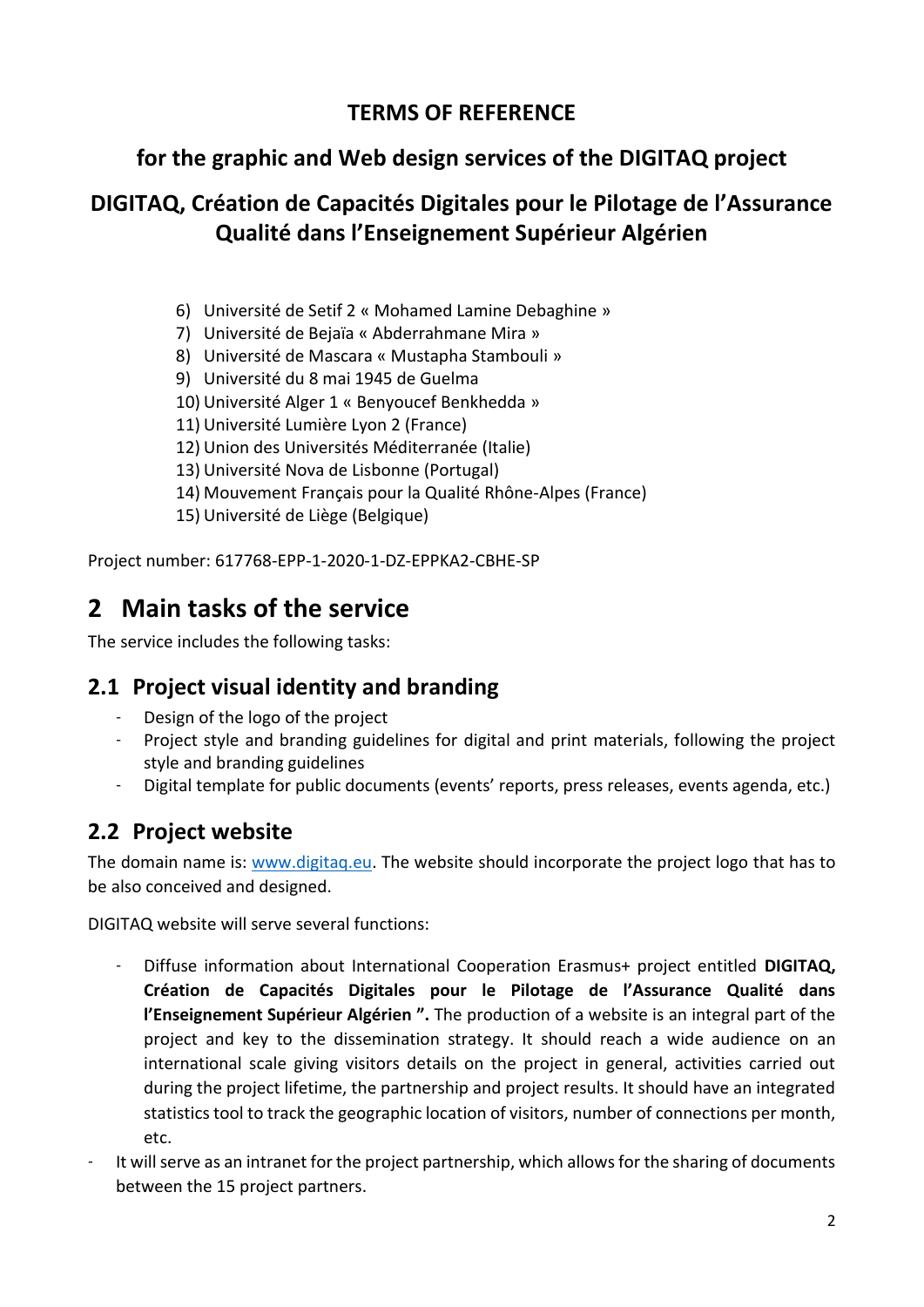## **for the graphic and Web design services of the DIGITAQ project**

## **DIGITAQ, Création de Capacités Digitales pour le Pilotage de l'Assurance Qualité dans l'Enseignement Supérieur Algérien**

- The website should be available in French, in English and Arabic.

#### **2.2.1 Content Management System (CMS):**

The website should be managed by a user friendly and largely used CMS to let the project partners publish contents a modifying the pages autonomously, without changing the overall design and architecture of the website

#### **2.2.2 Search engine optimization:**

The website should design and information architecture should be optimised for search engines. Potential visitors should be able to find the website when they write DIGITAQ/digitaq/Digitaq/ "Création de Capacités Digitales pour le Pilotage de l'Assurance Qualité dans l'Enseignement Supérieur Algérien".

#### **2.2.3 Integration with social media**

The project's website should be fully integrated with social media:

- While publishing a post or a news on the website there should be the possibility to share it directly from the CMS
- The visitors of the website should have a tool bar to share the posts and news directly on the main social media platforms

#### **2.2.4 Website information architecture and navigation**

- For easy navigation, a menu bar function could be integrated along the bottom of each page. A search feature at the top of the page should also be available in order that visitors can carry out quick searches across the website.
- Home page Very brief outline of the project detailing the full title and key objectives, news feature allowing 3 news extracts to be shown with a picture, flash news feature allowing 3 extracts to be shown (without photo) and allowing links to social media pages (Facebook, Twitter, Linkedin…)
- About DIGITAQ– Detail on project activities on  $1<sup>st</sup>$  page with possibility to integrate 6 separate sections for the 8 different project 'Work Packages' of the project with a menu on the left to access each section
- Partnership Logos and Names of 15 project partners. They are full partners distinction to be made by country including flags from each country (Algeria, Italy, France, Portugal and Belgium). Function which allows visitors to click on logo of each partner and be directed to their website page in a new window
- Events Page scheduling and reporting on key project events will require a 'news' style function to put articles up about events that have taken place with possibility to upload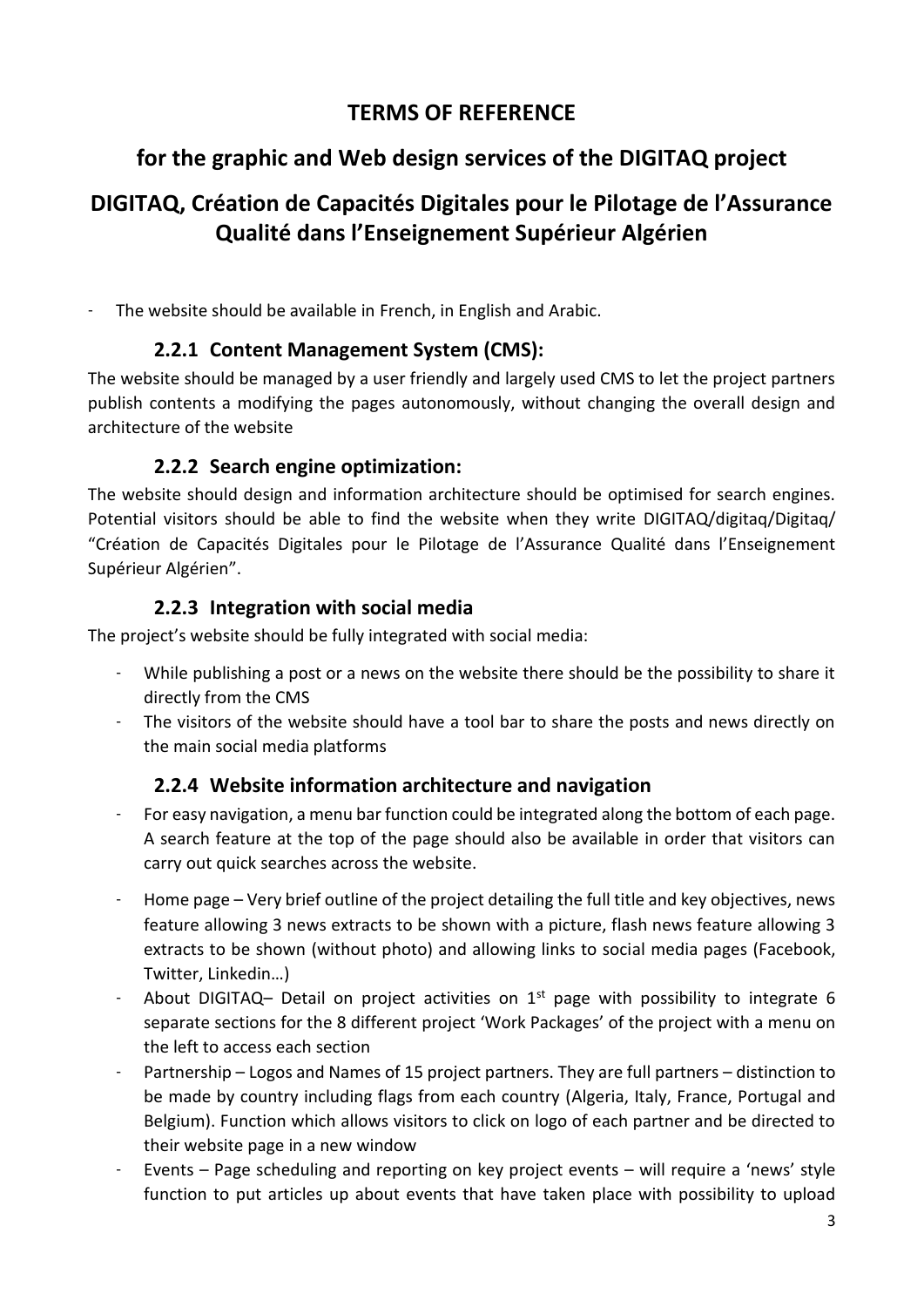## **for the graphic and Web design services of the DIGITAQ project**

## **DIGITAQ, Création de Capacités Digitales pour le Pilotage de l'Assurance Qualité dans l'Enseignement Supérieur Algérien**

photos, videos and documents (word/pdf/ppt/excel/etc.) and calendar function to indicate dates of upcoming events

- Project Results Page dedicated to publishing project results which must be made available to the public. Possibility to upload/download all types of documents (word/pdf/ppt/excel/etc.)
- Photos/Videos Page dedicated to photos and videos taken during the project lifetime, will require a caption function so visitors will have some information on the media shown
- Intranet Sign in page accessible DIGITAQ Partnership only (15 partners), document storage for sharing between partners for all types of documents (photos/videos/word/pdf/excel/ppt./etc.) to be included in the project website
- Contact Us page with contact details of Project Coordinator for enquiries / contact email address, postal address

#### **2.2.5 Project's Intranet platform**

DIGITAQ Partners should have a common cloud to share knowledge and information concerning their common activities in the project website.

- Design and development of a user-friendly interface in French
- Size of the cloud service 1Tb
- Archive of the documents with tags

#### **2.2.6: Monitoring visits**

The website should have an integrated statistics tool (i.ie. Google Analytics) to monitor and track visits, the geographic location of visitors, number of connections per month, etc. Website visits monitoring and analytics should be reported in a summary document on an annual basis. Reports should be written in English or in French;

## **2.3 Production of dissemination promotional material for the project:**

This includes the design of the following documents:

- $\checkmark$  Conception of the information documents concerning the project DIGITAQ (postcard ...)
- $\checkmark$  Project's Brochure to communicate the project to specific target groups and communicate the objectives and expected results will be designed and realized
- ✓ Flyer
- ✓ Posters
- ✓ PPT template
- $\checkmark$  Activities report template
- ✓ Banner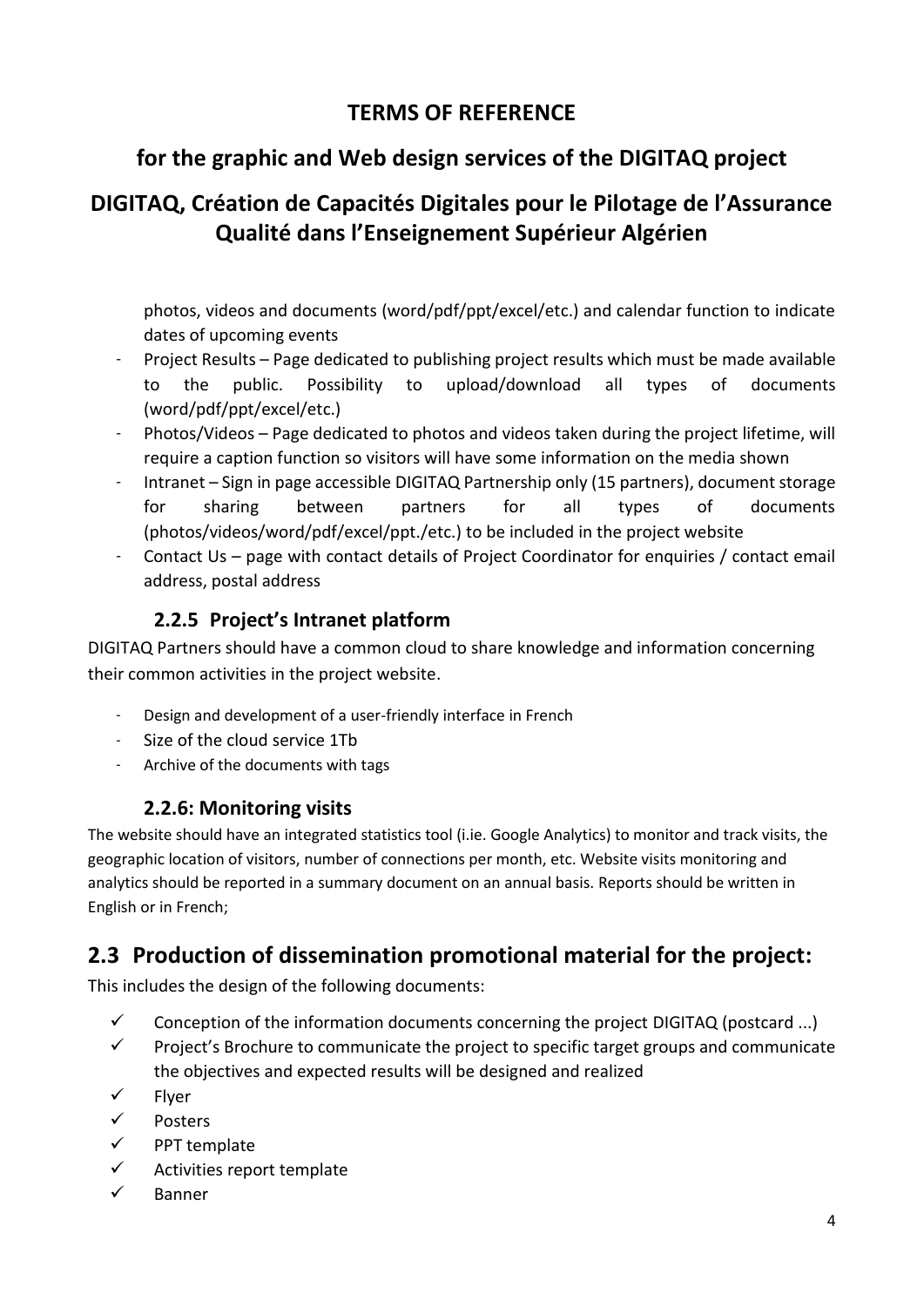### **for the graphic and Web design services of the DIGITAQ project**

## **DIGITAQ, Création de Capacités Digitales pour le Pilotage de l'Assurance Qualité dans l'Enseignement Supérieur Algérien**

#### **3. Languages**

The knowledge of French is an important asset.

#### **4. Expected Products**

In specific terms, the consultant appointed is expected to deliver:

| <b>Product/Service</b>                                                                 | <b>Delivery Date</b>              |
|----------------------------------------------------------------------------------------|-----------------------------------|
| Logo and electronic type presentations (3 proposals to selected<br>by the partnership) | 07/04/2021                        |
| Project website                                                                        | 14/06/2021<br>and regular updates |
| Branding materials (leaflet, poster, brochure, postcard)                               | multiple delivery dates           |

## **5. Contract Period**

The contract shall be carried out during the period 15 January 2021 (beginning of the project) to 14 January 2024 (expected end of the project). Should the deadline of the project be postponed, the duration of present contract must also be considered as postponed.

Technical services must be ensured until 2030.

## **6. Form of Contract**

Goods or services ordered by the DIGITAQ project shall be in accordance with the DIGITAQ conditions of contract. The Terms and Conditions are those of the contractor which is UNIMED - Mediterranean Universities Union.

## **7. Budget**

A budget of maximum **12.000 EUR** has been allocated for this work. To this amount is applicable the VAT exemption, pursuant to the article 72 D.P.R. 633/72.

#### **8. Selection criteria**

The contract will be awarded to the bid offering best value for money (best price-quality ratio). The criteria for the selection of applications are:

- 50% best price;
- 25% professional experience and reference projects;
- 25% technical skills